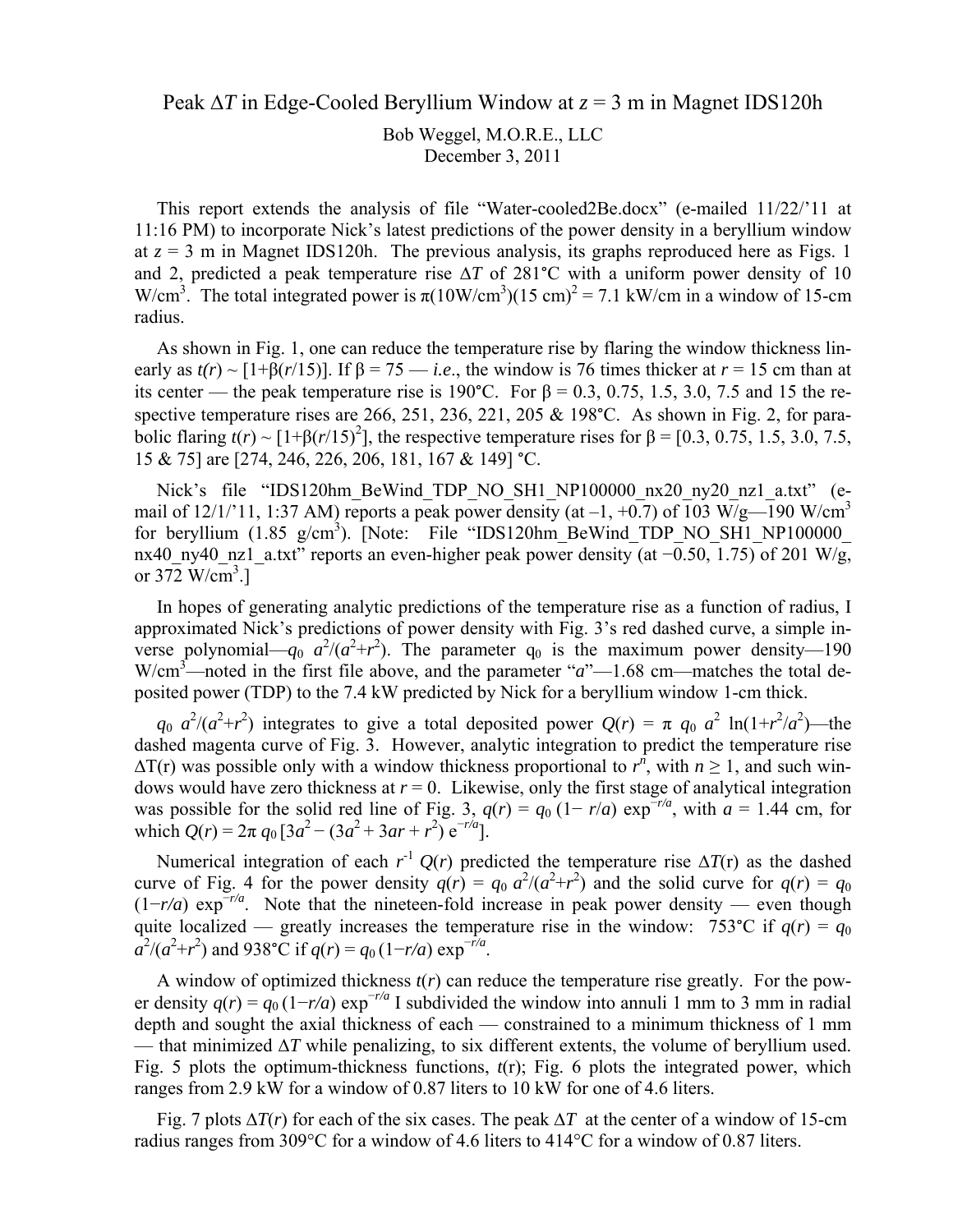

Temperature Rise at 10 W/cm<sup>3</sup> in Beryllium Window of Thickness t =  $(1 + \beta r/15) t_0$ 

Fig. 1: Temperature rise at 10 W/cm<sup>3</sup> at center of beryllium window of radius 10 cm to 15 cm and thickness  $t(r) = [1 + \beta(r/15)] t_0$ .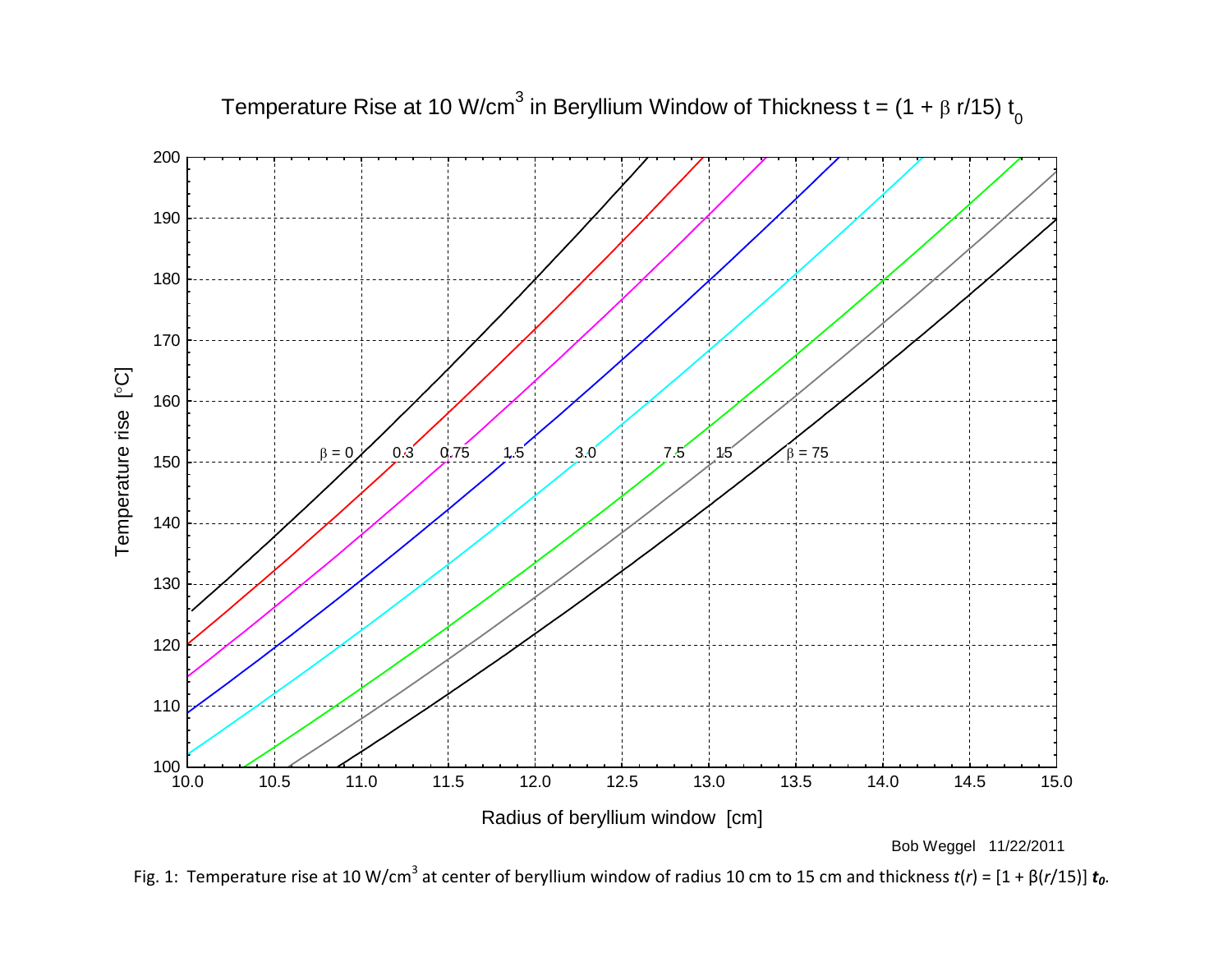



Fig. 2: Temperature rise at 10 W/cm<sup>3</sup> at center of beryllium window of radius 10 cm to 15 cm and thickness  $t(r) = [1 + \beta(r/15)^2] t_0$ .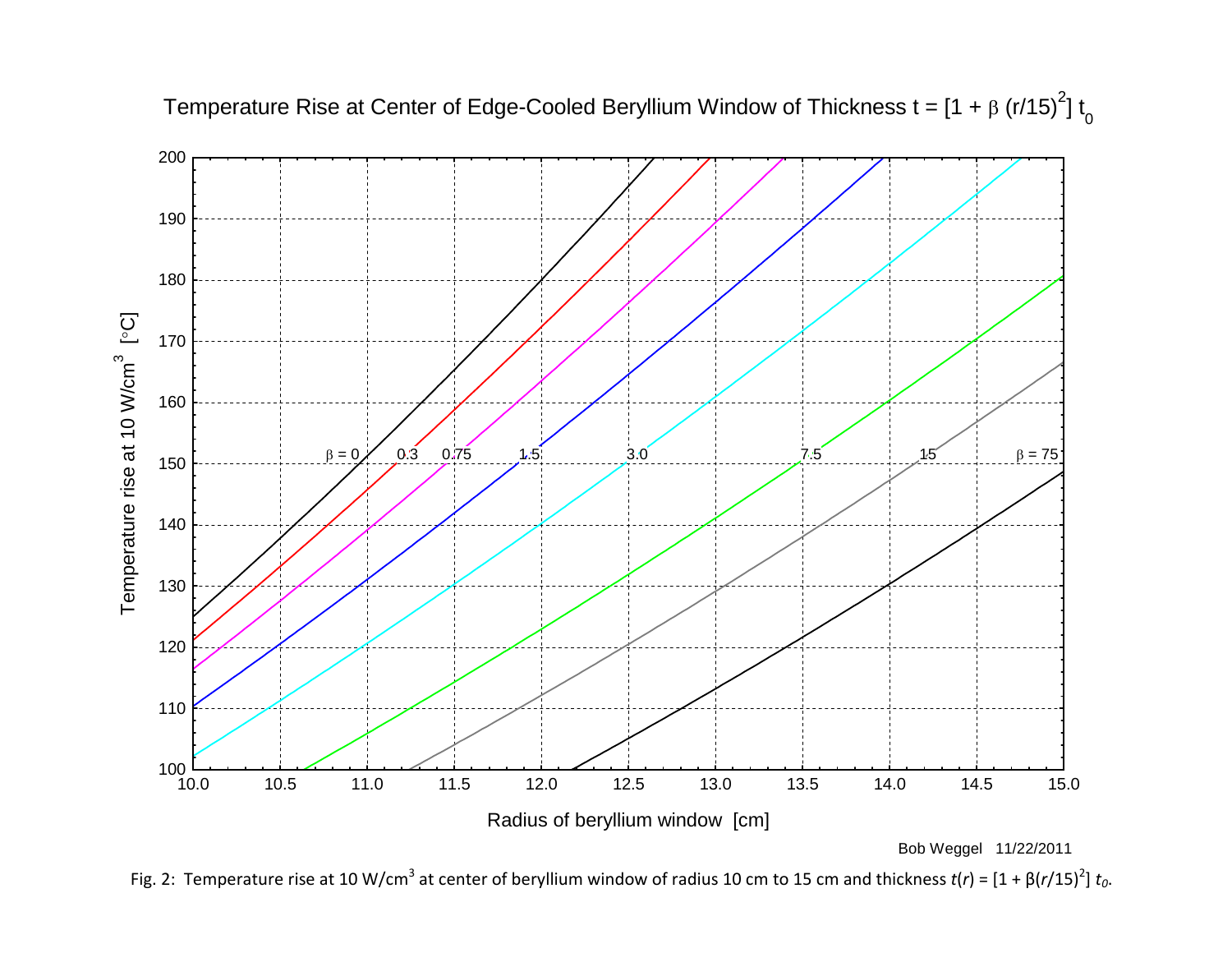

Curve Fits to Power Density and Total Power in IDS120h Beryllium Window 1-cm Thick at z = 3 m

Fig. 3: Exponential (solid‐line) & inverse‐polynomial (dashed‐line) curve fits to power density, *q(r)*, & total deposited power, TDP, in 1‐cm‐thick beryllium window at *z* = 3 meters in Magnet IDS120h. For each curve,  $q_{max}$  =  $q(r=0)$  ≡  $q_0$  = 190 W/cm<sup>3</sup>, and TDP (*r*=15 cm) = 7.4 kW.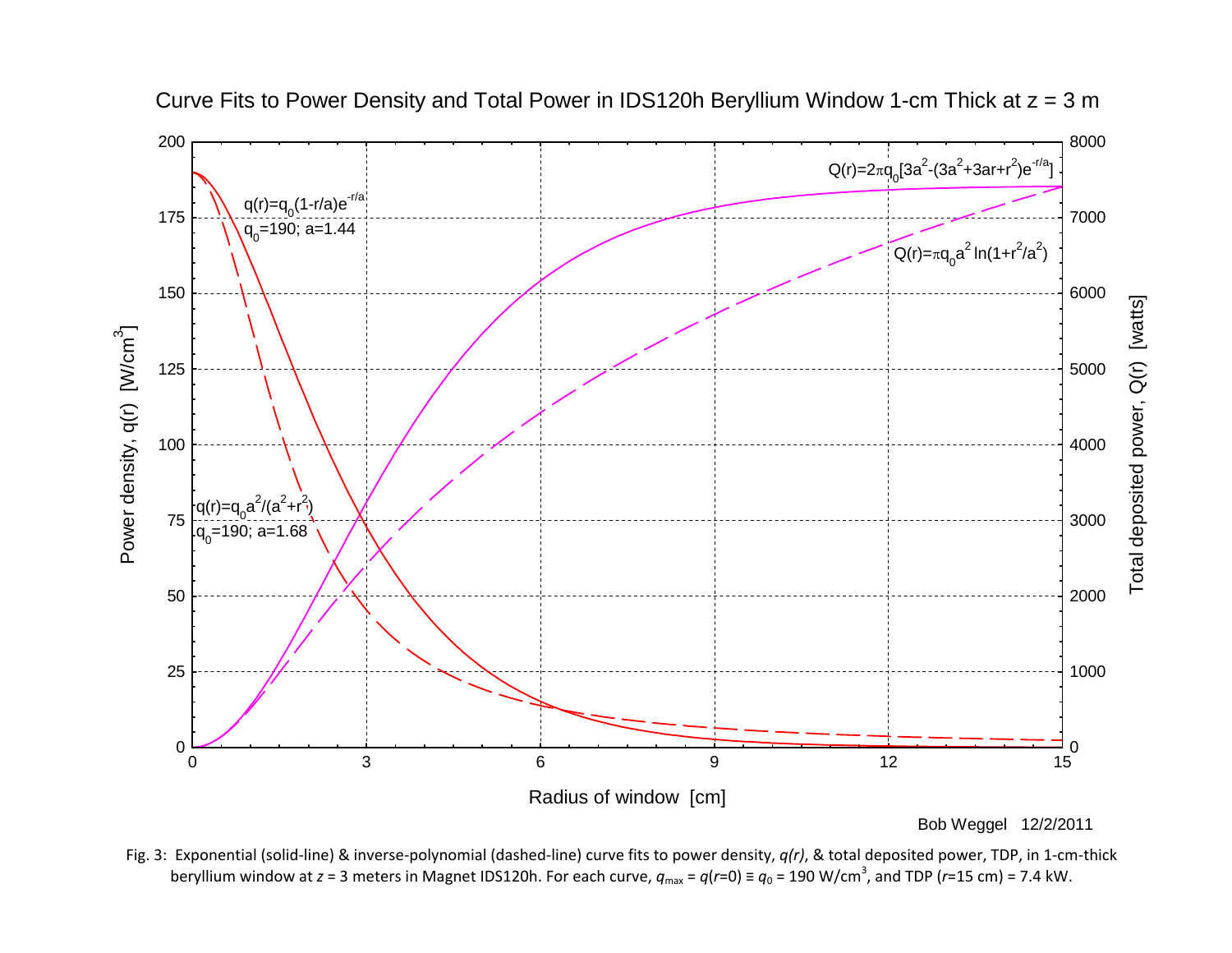

Temperature Rise vs. Radius of 1-cm-Thick Beryllium Window at  $z = 3$  m in IDS120h

Bob Weggel 12/2/2011

Fig. 4: Temperature rise *vs.* radius in Be window 1 cm thick with exponential or inverse‐polynomial power density *q*(*r*) of Magnet IDS120h at *<sup>z</sup>* <sup>=</sup> 3 m.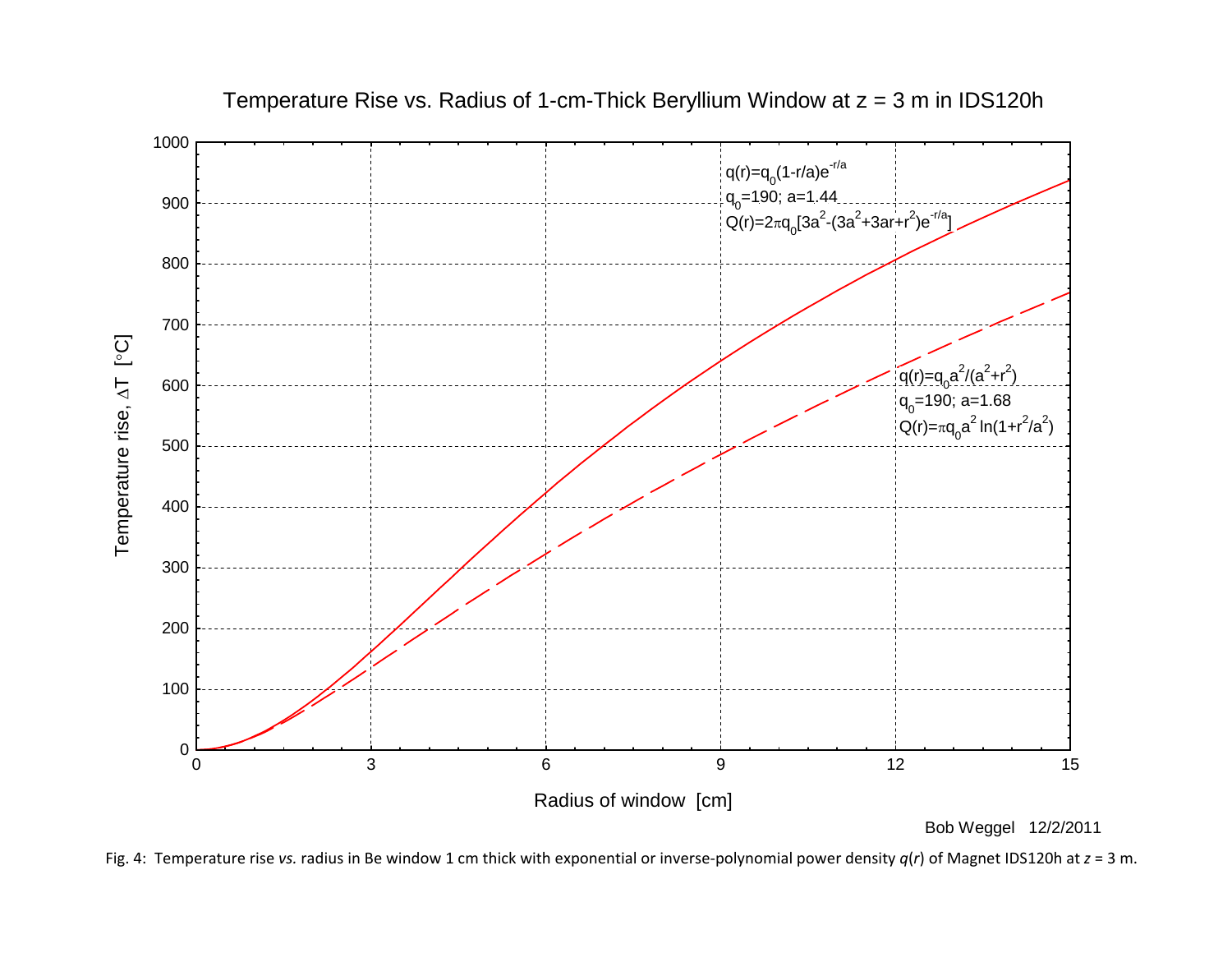

 $\Delta$ T-Minimizing Thickness vs. Radius of Beryllium Window at  $z = 3$  m in IDS120h

Bob Weggel 12/2/2011

Fig. 5: Thickness *<sup>t</sup>*(*r*) of six beryllium windows that minimize ∆*Tr*=15cm with exponential power density of Magnet IDS120h at *<sup>z</sup>* <sup>=</sup> 3 meters.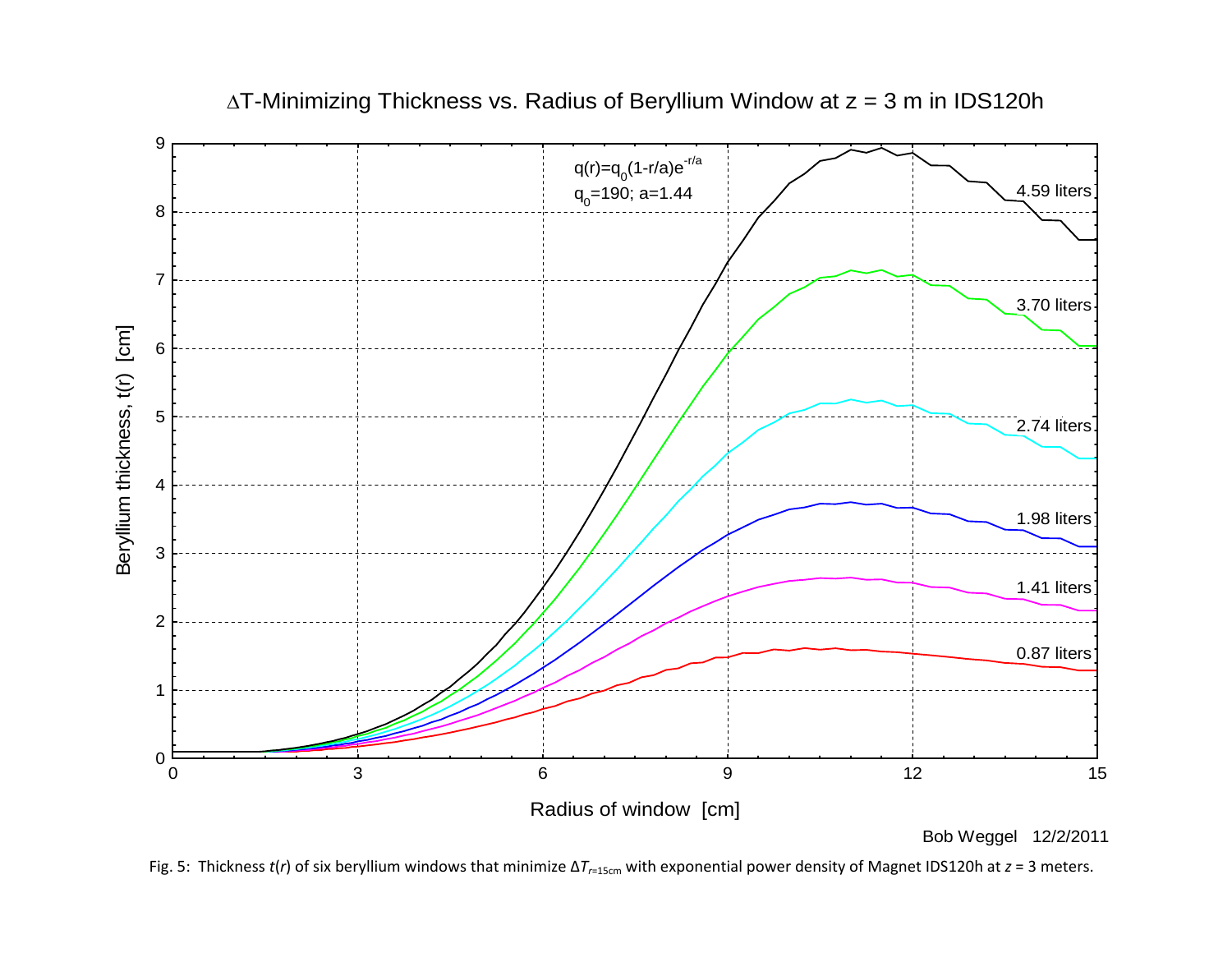

Total Deposited Power,  $Q(r)$ , in Beryllium Window with  $\Delta T$ -Minimizing Thickness

Bob Weggel 12/3/2011

Fig. 6: Total deposited power in six beryllium windows of ∆*T*‐minimizing thickness with exponential power density of Magnet IDS120h at *<sup>z</sup>* <sup>=</sup> 3 m.